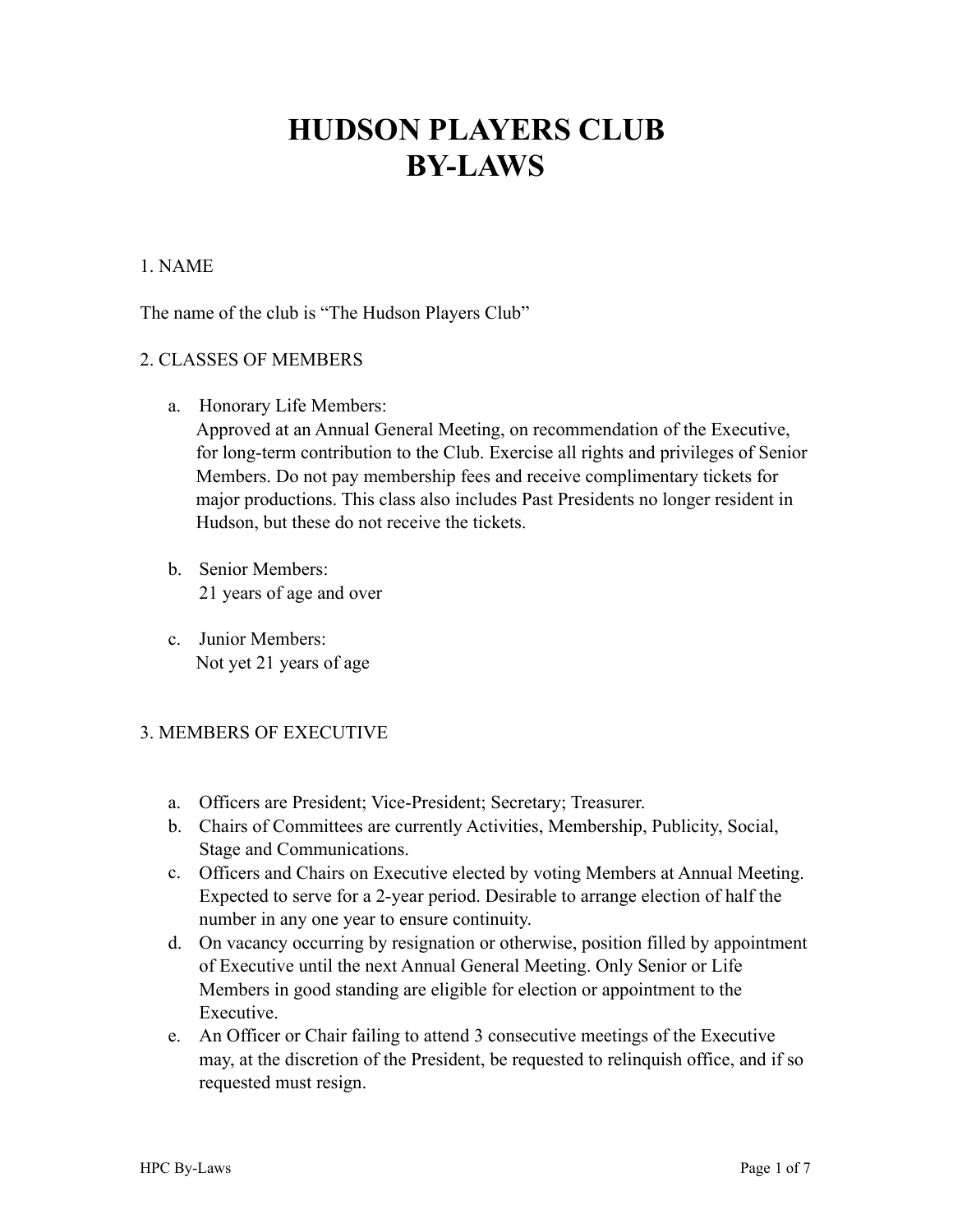- f. At the discretion of the President, the same individual may hold more than one position/office concurrently; a position may be left vacant; a new position or positions created. All such arrangements are subject to approval by vote at the next Annual General Meeting if not already approved at the time of election of the Executive as a whole.
- g. The voting membership of the Executive shall not exceed 10. Quorum is 5, or 50% of total voting membership.
- h. The immediate Past President is a member of the Executive having a voice but no vote.

# 4. DUTIES OF OFFICERS

- a. President:
	- Chief Executive Officer, exercises general supervision and affairs of the Club
	- Presides at meetings of the Club and of the Executive, has casting vote in addition to his/her own vote as a Member in case of tied vote
	- Member, ex officio, of all committees of the Club
	- Chair of Production and Nominating Committees (Points 5 and 6)
	- Writes report for AGM
- b. Vice President:
	- In case of absence of the President, or in case of President's temporary disability, exercises the powers and performs the duties of the President
- c. Secretary:
	- Keeps minutes of all meetings of Club and Executive
	- Conducts correspondence under direction of President
	- Issues notices of all meetings of Club and Executive
	- Issues minutes of previous meeting to Executive prior to next meeting
	- Reserves halls for play-reading rehearsals and performances
	- Reserves halls for monthly meetings
- d. Treasurer:
	- Has charge of, is responsible for, all monies of the Club, depositing them in a chartered bank approved by the Executive.
	- Pays all debts and accounts after approval by the Executive
	- Collects all annual fees, assessments and other revenues approved by Executive.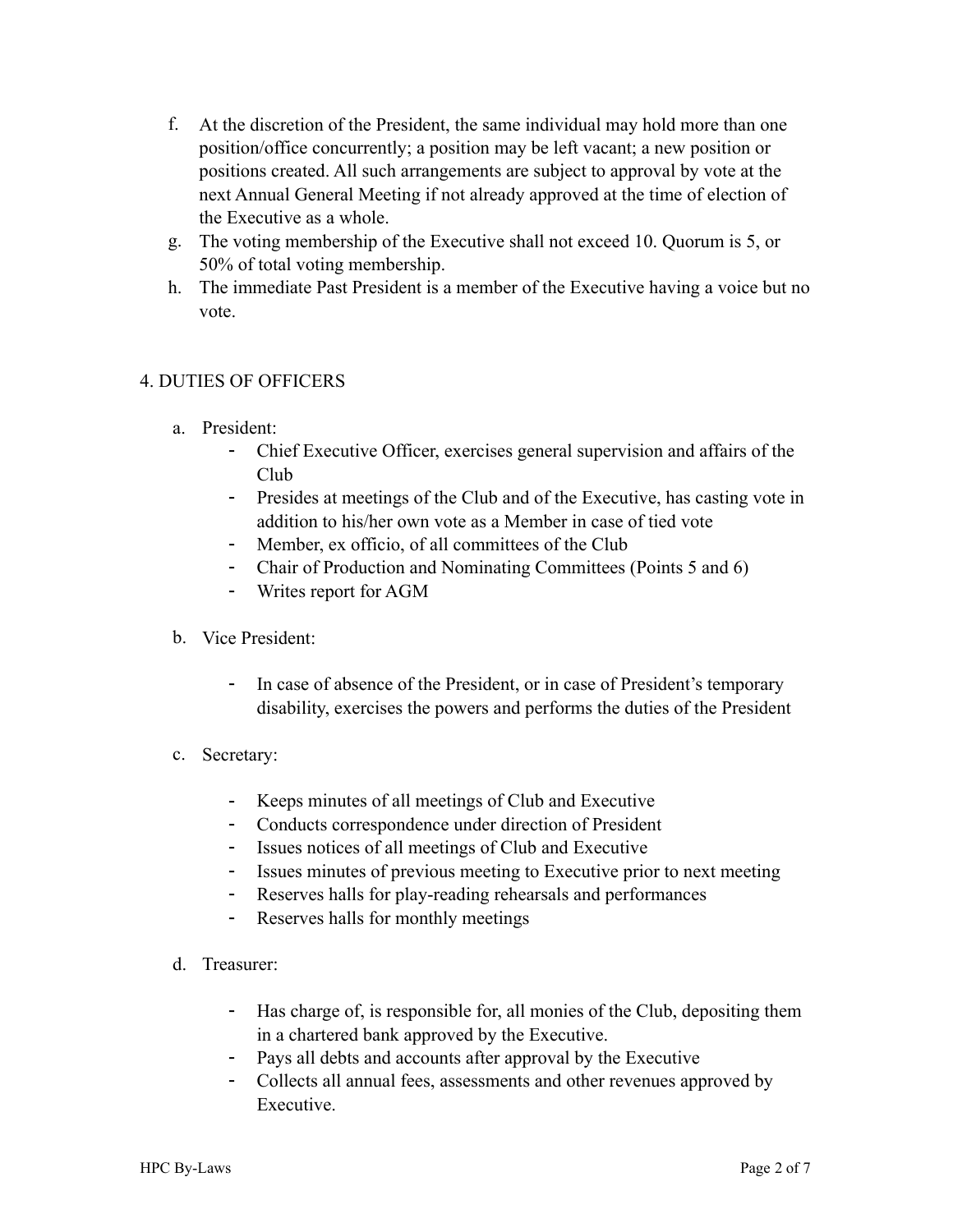- Prepares for approval by Executive, and presents at each Annual General Meeting, a balance sheet and statement of revenue and expenses for the preceding financial year (begins May 1<sup>st</sup>: ends April 30<sup>th</sup>)
- Approves accounting procedures for each show and for expenditures by Chairs of Committees.

## 5. PRODUCTION COMMITTEE:

- President (Chair), Treasurer, Chair of Activities, Chair of Stage, Producer (when appointed)
- Responsible to the Club for the success or failure of each show
- Determines the number, dates, venue and character of productions undertaken each year. Announces plans sufficiently in advance (4 months)
- Obtains scripts, settles royalties for each production
- Selects Director, Producer and Stage Manager for each production
- Arranges for auditions at least 14 weeks before the date of production.
- Assists the Director with casting
- Arranges first rehearsal space
- Ensures preparation of budget for show and its submission to Executive for approval

#### 6. NOMINATION COMMITTEE:

- President (Chair) plus 2 others from general membership
- Is appointed no later than April  $1<sup>st</sup>$
- Reports list of nominations for Executive and other positions for following year, to the current Executive not later than May 1st
- Invites nomintions from Members for positions on Executive, or other positions, to be submitted in writing with two signatures by April 30<sup>th</sup>
- Presents slate of nominations at Annual General Meeting. Where two or more nominations for any position have been received (in writing or from the floor or both) supervises the conduct of voting on the candidates

#### 7. ACTIVITIES COMMITTEE: Chair plus others recruited or appointed

- Arranges a monthly program of activities of a theatrical nature in which all members may participate (allowing for major productions)
- Locates and acquires scripts
- Recruits directors to undertake play-readings and assists them in finding suitable scripts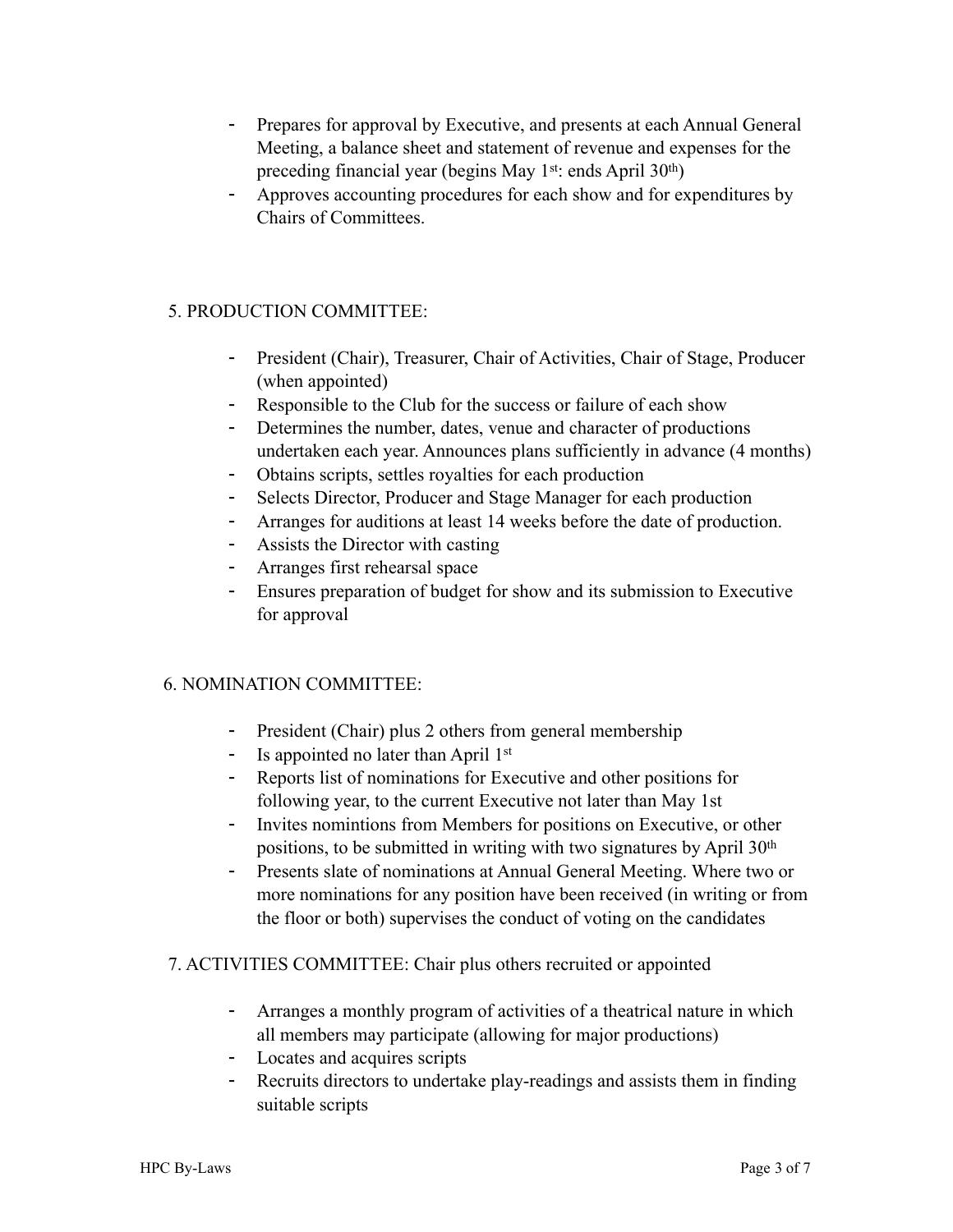- Organizes the work of a Play-Reading Committee with a view to selection of major productions as well as of readings
- Is member of Production Committee
- Writes and presents a report at the Annual General Meeting

## 8. SOCIAL COMMITTEE; Chair plus others recruited or appointed

- Organizes all social activities of the Club: Cast parties, seasonal parties, refreshments at monthly meetings and other meetings
- Arranges locales of parties, plans with and assists hosts and host,esses with dispositions of furniture etc, arranges for cleanup if necessary with paid help
- Maintains inventory of Club bar, recruits Barman
- With agreement of Executive sets fees for each party and arranges for its collection at the door
- Organizes the provision of food in buffet or other style according to the situation
- Keeps account of income and expenditures, submits annual statement to the Treasurer
- Writes and presents a report at the Annual General Meeting

#### 9. MEMBERSHIP COMMITTEE: Chair plus others recruited or appointed

- Maintains up-to-date list of members with street and email addresses and telephone numbers. Supplies copies of such lists to Executive and to others if required
- Maintains a list of members desiring active participation in the club for use by the Production Committee
- Recruits members by circulation of notices etc and by personal approach at parties, readings etc
- Obtains payment of membership fees and issues membership cards accordingly
- Terminates Newsletter distribution to non-paying members after due warning
- Organizes a Telephone Committee for rapid communication of urgent news to club members
- Arranges for collection of door fees at each monthly meeting
- Keeps an account of monies taken and submits annual statement to treasurer
- Writes and presents a report at the Annual General Meeting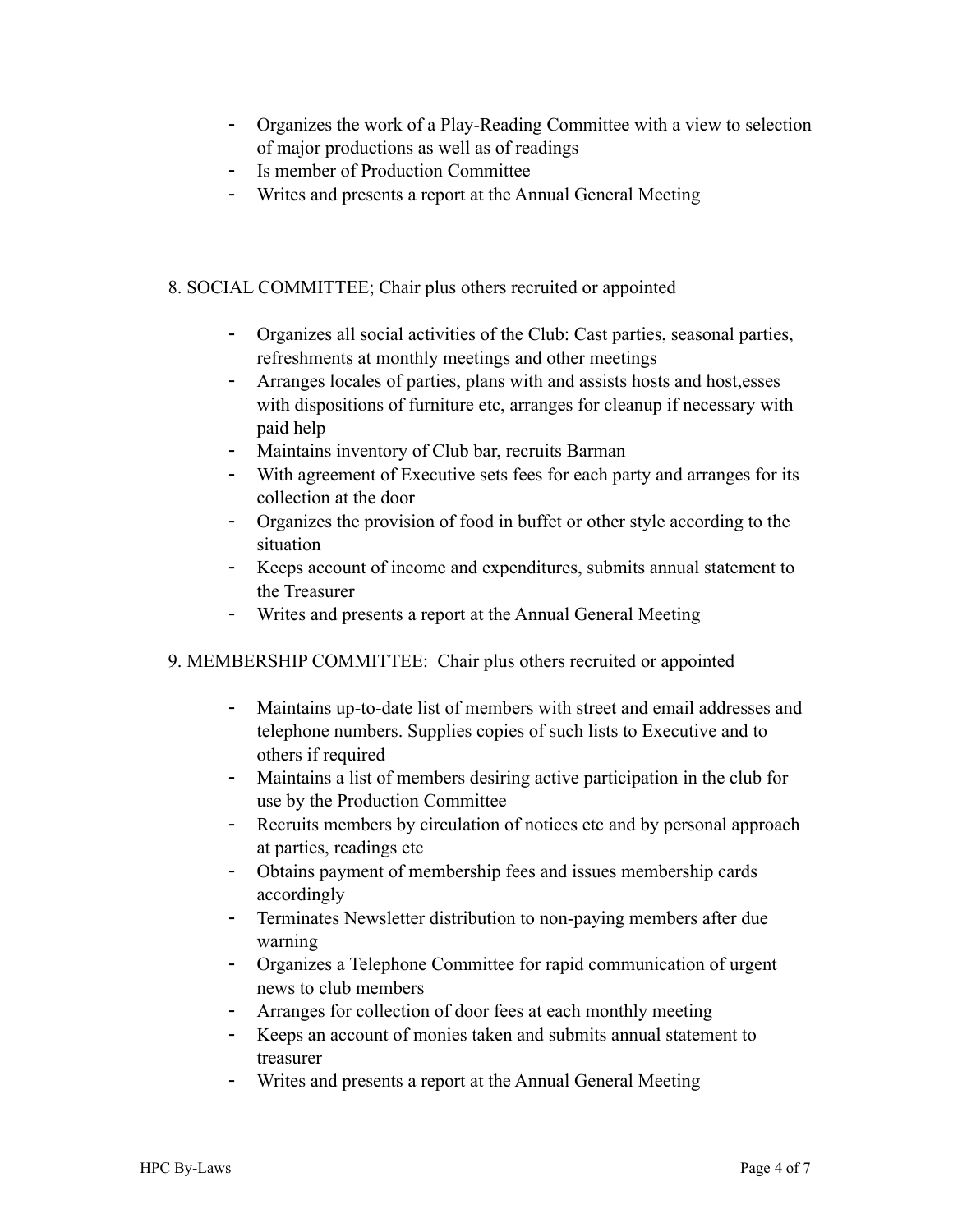## 10. PUBLICITY COMMITTEE: Chair plus others recruited or appointed

- Arranges for newspaper articles and radio announcements
- Arranges for posters, banners, paid advertisements of all kinds
- Arranges for photographs of current productions to be taken.
- In collaboration with Archivist, arranges for displays concerning past and present productions as appropriate
- Ensures safe keeping of all publicity material

## 11. STAGE COMMITTEE: Chair plus others recruited or appointed (Costumes)

- Responsible for stage materials and equipment, properties, lighting, make-up and costumes belonging to the Club
- Responsible for the readiness of the above for use in productions
- Arranges for upkeep, repairs and storage
- Maintains an inventory of the above and records all loans of equipment
- Recruits and trains backstage personnel in anticipation of productions
- Grooms potential stage Managers
- Is member of Production Committee
- Writes and presents a report at the Annual General Meeting
- 12. COMMUNICATIONS COMMITTEE: Chair plus others recruited or appointed
	- Responsible for the prompt production of the monthly newsletter within 7 days of the last Executive Meeting
	- Responsible for informing Club members in writing of any news other than the regular information e.g. AGM information
- 13. MEMBERS AT LARGE (Non-voting positions):
- a. COSTUMES:
	- Working with the Stage Committee to maintain and inventory of all costumes
	- Ensure their readiness for all production
	- Arrange for upkeep, repair and storage
	- Record any loans made to other groups
	- Work closely with the Production Committee
- b. ARCHIVIST:
	- Recovers all documents, posters, photographs, crits, tapes etc recording the activities of the Club
	- Organizes safe keeping and swift access to all such records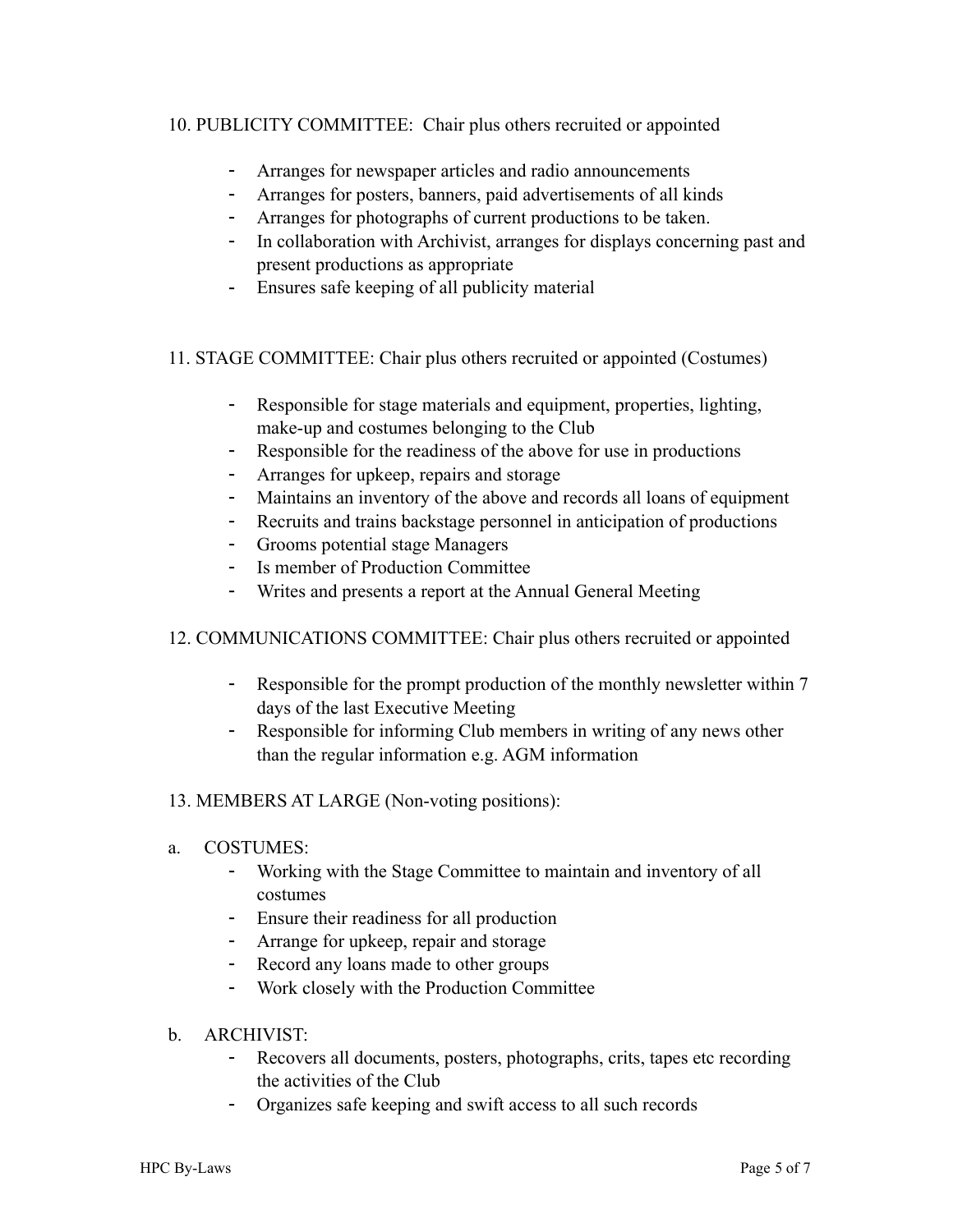#### c. LIBRARIAN:

- Maintains and operates for the benefit of members a useful library of scripts and technical books

#### e. YOUTH LIAISON:

- Maintains a liaison with Youth Group members
- Represents the Youth Group and its activities
- Attends Executive meetings, when applicable, to discuss Youth Group activities and issues

#### 14. MEMBERSHIP:

- a. Annual fees for membership shall be set by the Executive, subject to approval of members at a General Meeting
- b. Each paid-up member is entitled to participate in all productions, play readings, monthly and social meetings and General Meetings of the Club
- c. Each paid-up member is entitled to receive a copy of each Newsletter published
- d. Each paid-up member is entitled to receive a copy of the Club By-Laws
- e. Each paid-up member will receive annually a membership card on payment of the fee and may be required to produce it as evidence of membership when called upon to do so
- f. Each paid-up member may invite one or more guest to attend any of the Club activities (excluding the Annual General Meeting). Appropriate fees will be charged
- g. Only Honorary Life and Senior Members may vote at the Annual General Meetings.

#### 15. GENERAL MEETINGS:

- a. The President, with the approval of the Executive, may call a General Meeting at any time
- b. Any 10 members entitled to vote may call a General Meeting by request in writing to the Secretary and signed by each of them. The President and Secretary will then arrange for the meeting to be held at the earliest feasible date
- c. The Communications Committee shall notify the time and place of each General Meeting to every member entitled to vote, indicating its purpose in summary manner, not less than 5 days before and in the case of the AGM, not less than 10 days before.